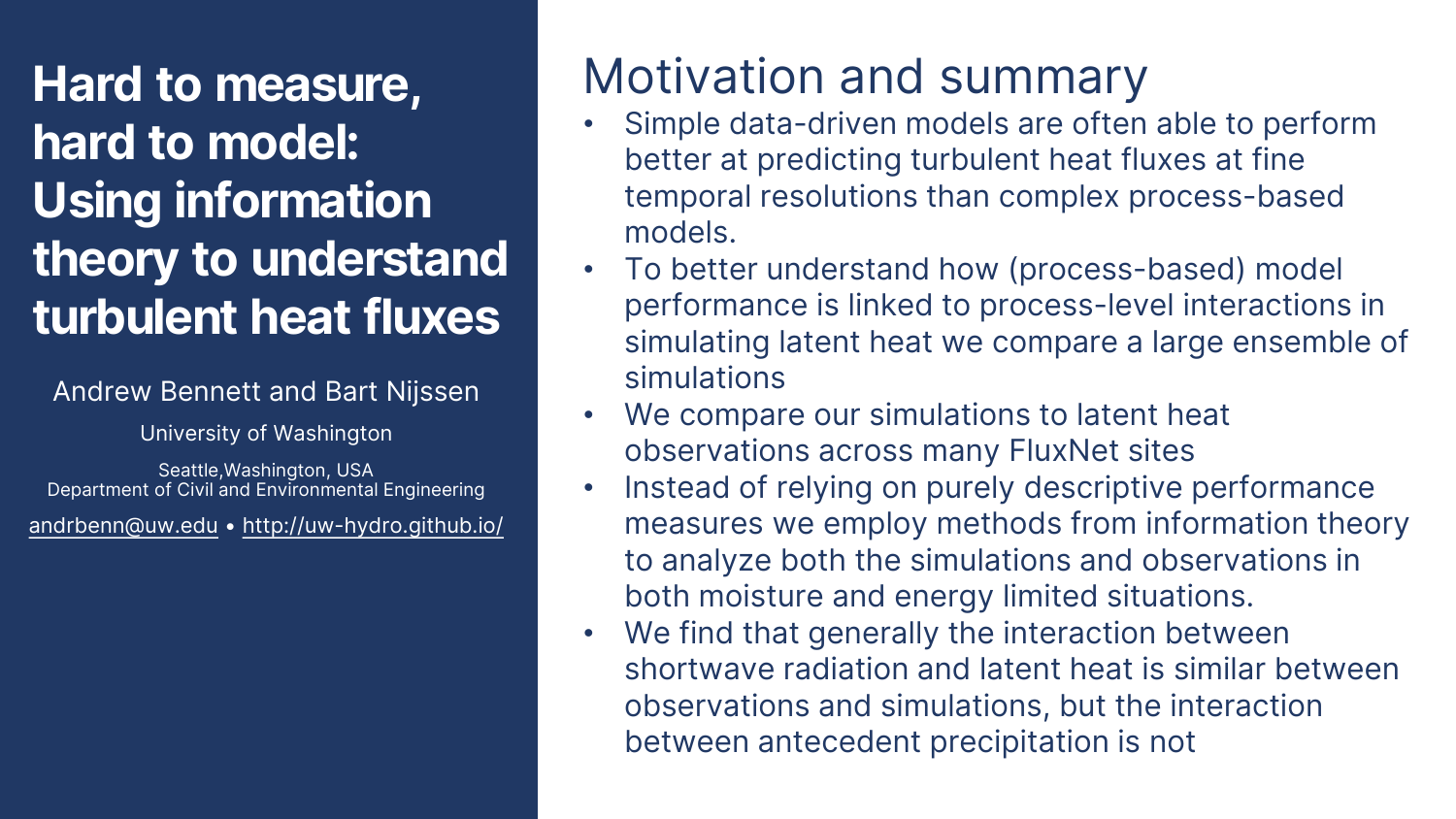### **Study domain**

We simulate and analyze 40 sites with FluxNet towers

For this display we will limit the analysis to latent heat fluxes

Sites represent mid -latitude environments well, with a mix of vegetation and soil classes

All sites have at least three years of half hourly data with <20% missing data

All observed latent heat fluxes have energy balance corrections applied by FluxNet operators

All necessary forcing data for simulations is provided by observations



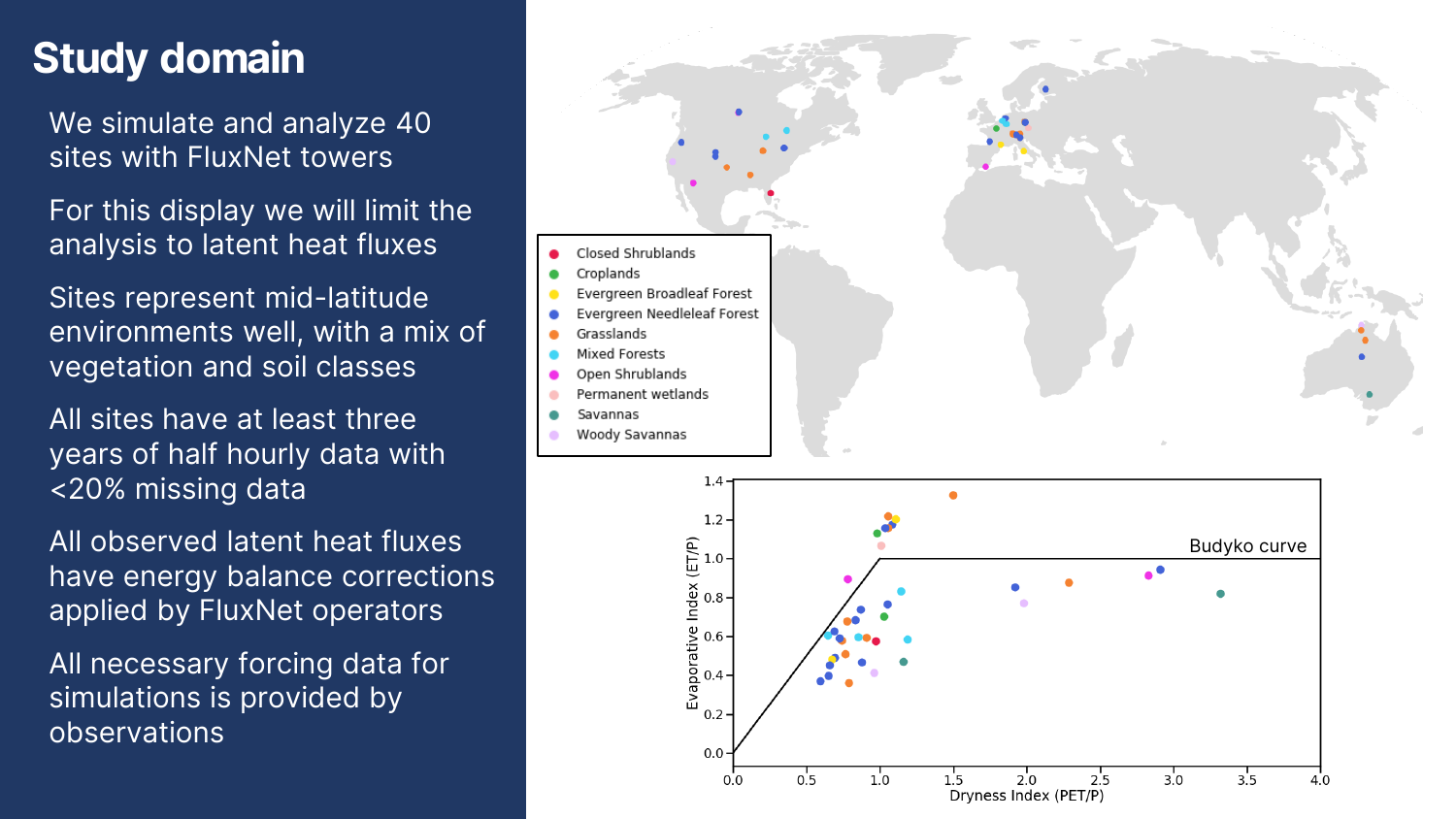### **Simulation details**

We use SUMMA to simulate latent heat fluxes

SUMMA is a framework for implementing hydrologic models

User can choose spatial discretization and flux parameterizations allowing ensembles to be built in a controlled fashion

### **Ensemble details**

For each site we run 384 simulations varying parameters and parameterizations for vegetation and soil characteristics

The options we are modifying to build our ensembles are highlighted in red on the SUMMA diagram

This gives a good coverage of model space as shown by the ternary diagram

Ternary diagram shows relative contributions of ground evaporation, canopy evaporation, and canopy transpiration to latent heat for each simulation

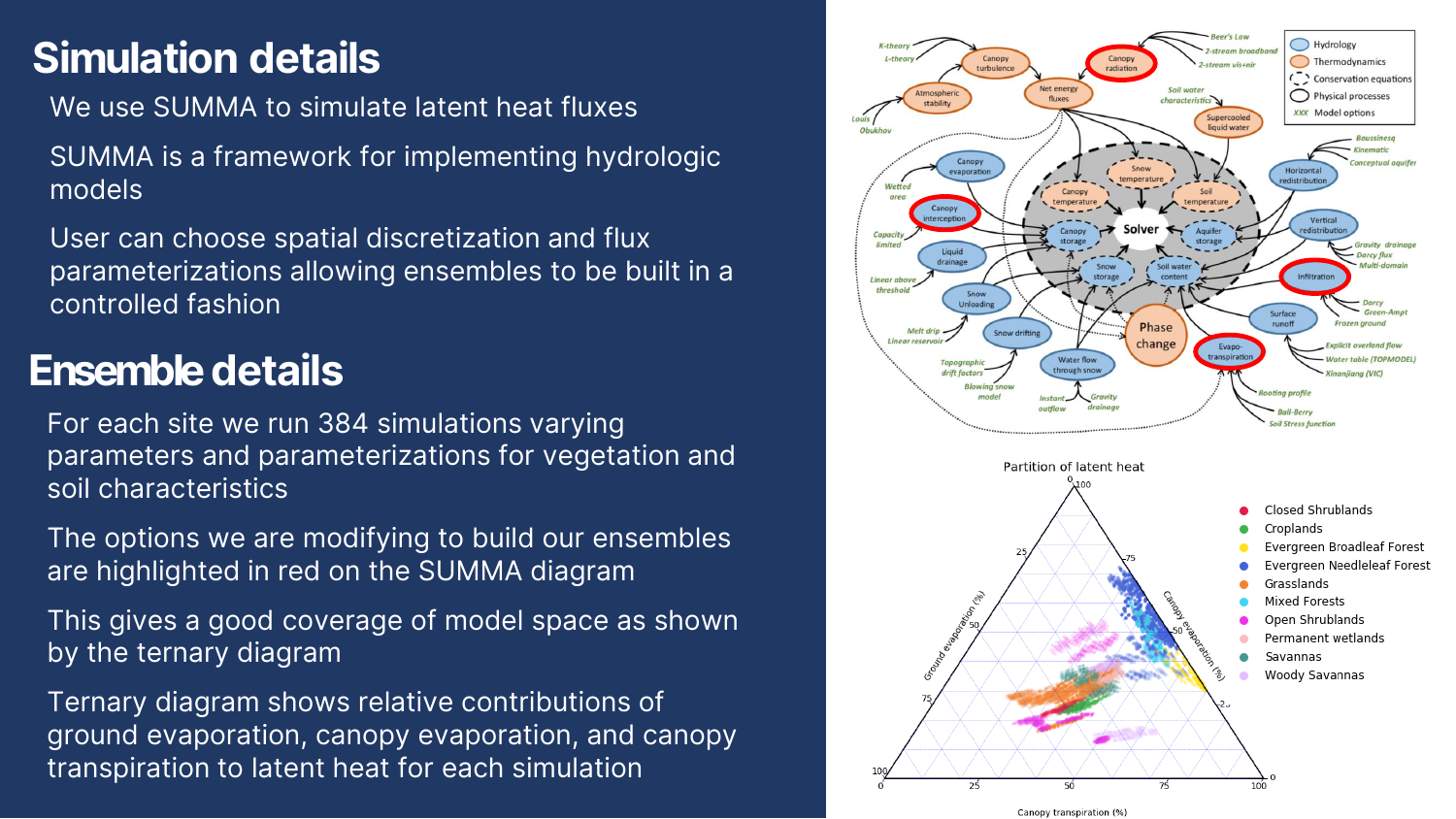### We use two performance measures

#### **Normalized mutual information (***NMI***):**

How much does measurement of one variable reduce prediction error in another? Alternatively, how does the joint distribution differ from the product of marginal distributions? (higher values are better, total range in [0, 1], common values for hydrology generally in  $[0, 0.25]$ )

#### **Kling-Gupta Efficiency (***KGE***):**

A distance measure that equally balances errors of correlation (r), variability ( $\sigma$ ), mean ( $\mu$ ) behavior of simulation and observations (total range in [−∞, 1], reasonable values generally  $in [-0.41, 1])$ 

We refer to  $NMI$  as a measure functional performance and  $KGE$  as a measure of predictive performance

#### **Normalized mutual information:**

$$
NMI = \frac{I(X;Y)}{\min[H(X),H(Y)]}
$$

Mutual information:

$$
I(X;Y) = \int_{X,Y} p_{XY}(x,y) \log \left( \frac{p_{XY}(x,y)}{p_X(x)p_Y(y)} \right) dy dx
$$

Entropy:

$$
H(X) = -\int_X p(x) \log(p(x)) dx
$$

#### **Kling-Gupta Efficiency:**

$$
KGE = 1 - \sqrt{(r-1)^2 + \left(\frac{\sigma_{sim}}{\sigma_{obs}} - 1\right)^2 + \left(\frac{\mu_{sim}}{\mu_{obs}} - 1\right)^2}
$$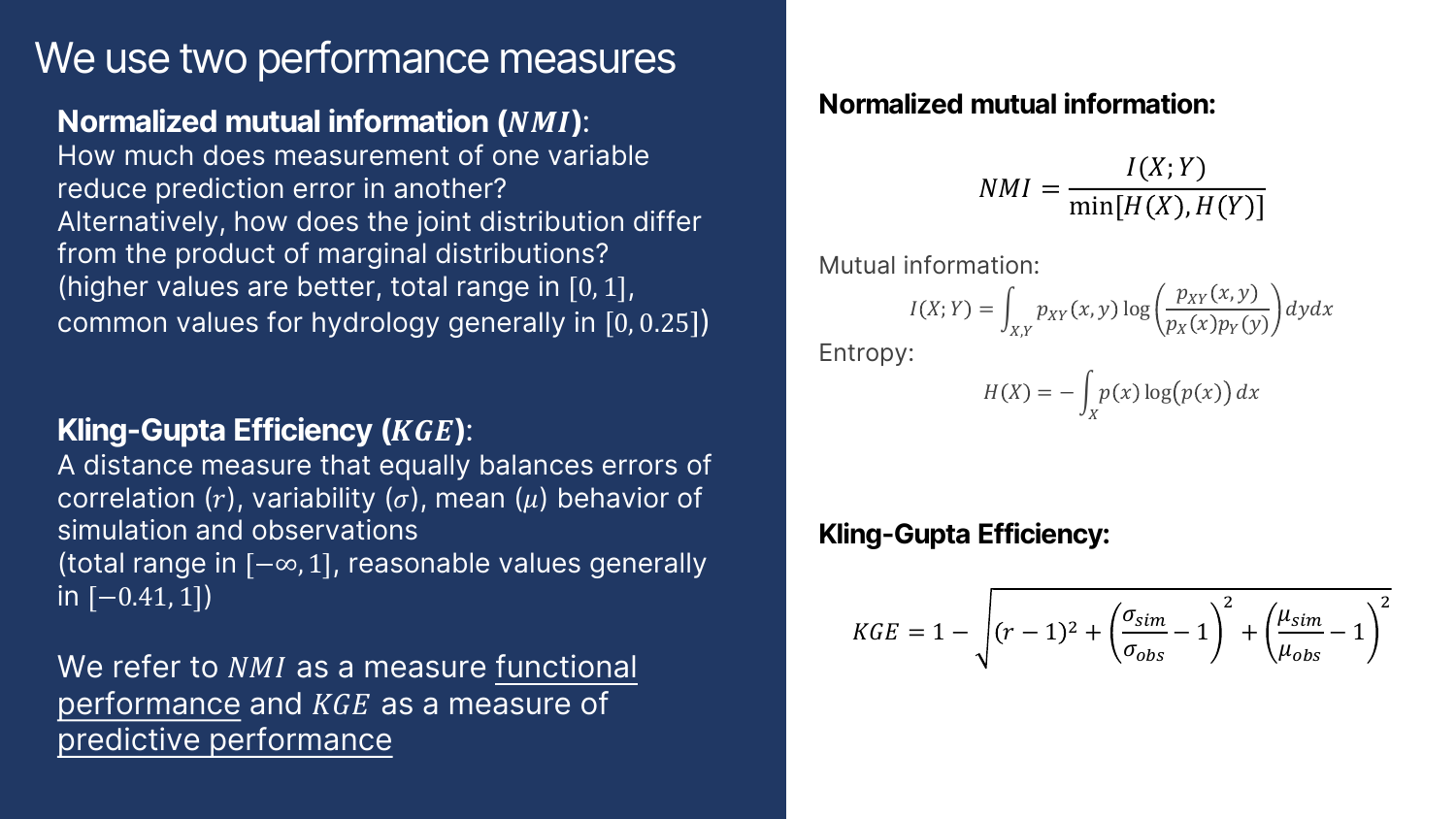### **Functional vs predictive performance**

First, we explore the relationship between functional and predictive capabilities by computing the  $NMI$  and  $KGE$  for all simulations

Each dot represents a single simulation

We compute these scores at 30-minute timestep for daylight hours only, as flux measurements have high biases and low values at night

General observations:

- There are correlations between  $NMI$  and KGE both within each site's ensemble and between sites
- Sites which do not fall along the Pareto front are less likely to exhibit this correlation
- Grasslands and mixed forests tend to perform better than other vegetation classes
- There is a wide variation of performance within both site and vegetation type

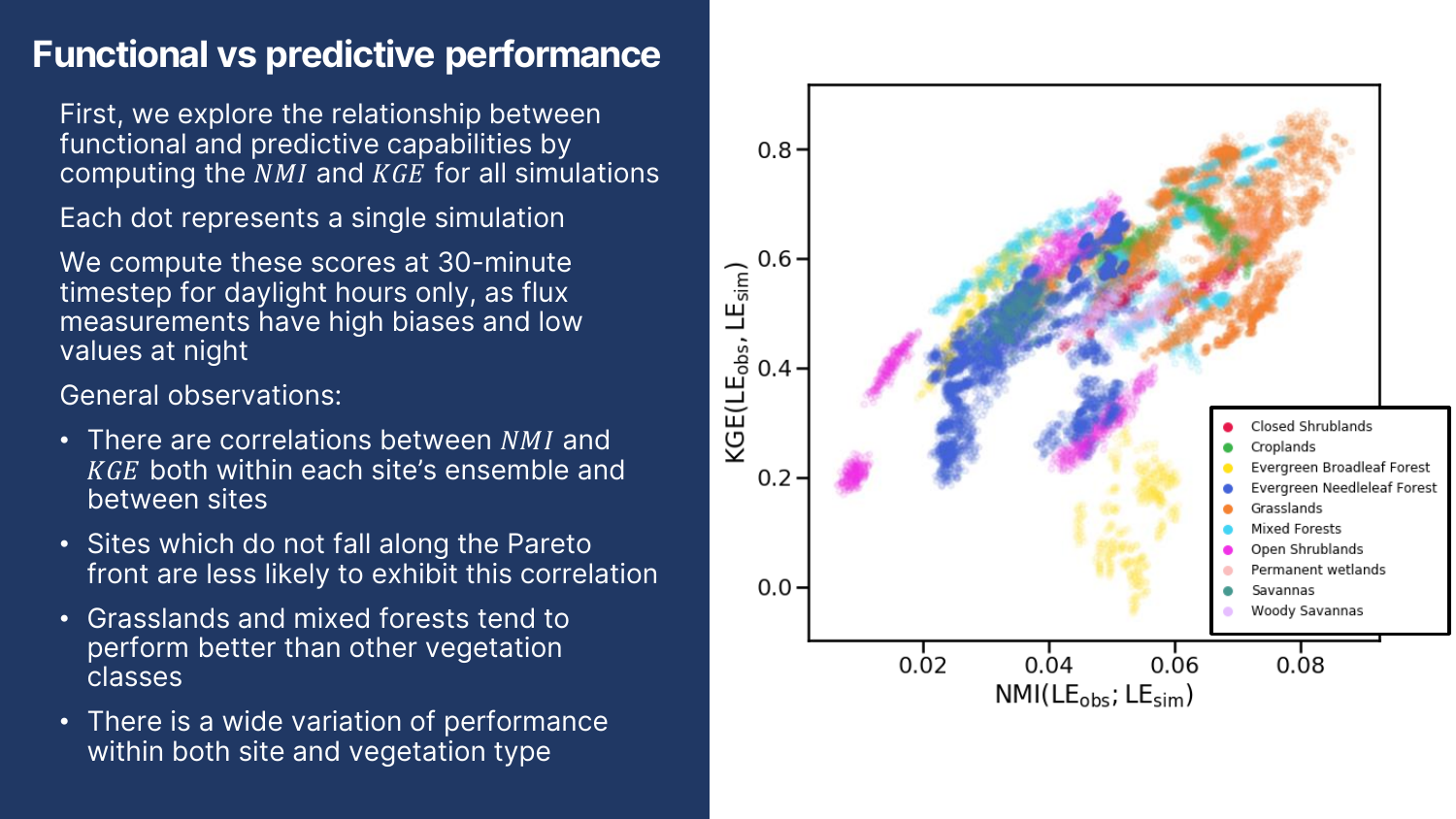### **Evaluating process connections**

Following the Budyko curve we explore processes related to energy and moisture limited processes

We consider that the energy-limited factor is the incoming shortwave radiation  $(SW)$  and the moisture-limited factor is the 2-day antecedent precipitation  $(P_{ant})$ 

 $P_{ant}$  is considered instead of soil moisture because of a lack of measurements and modeled quantities may not be commensurable with existing measurements

Then, we look at how information is shared with LE and SW and  $P_{ant}$  for both the simulations and observations

We look at wet  $(P_{ant}$  above 75<sup>th</sup> percentile) and dry ( $P_{ant}$  below 25<sup>th</sup> percentile) conditions

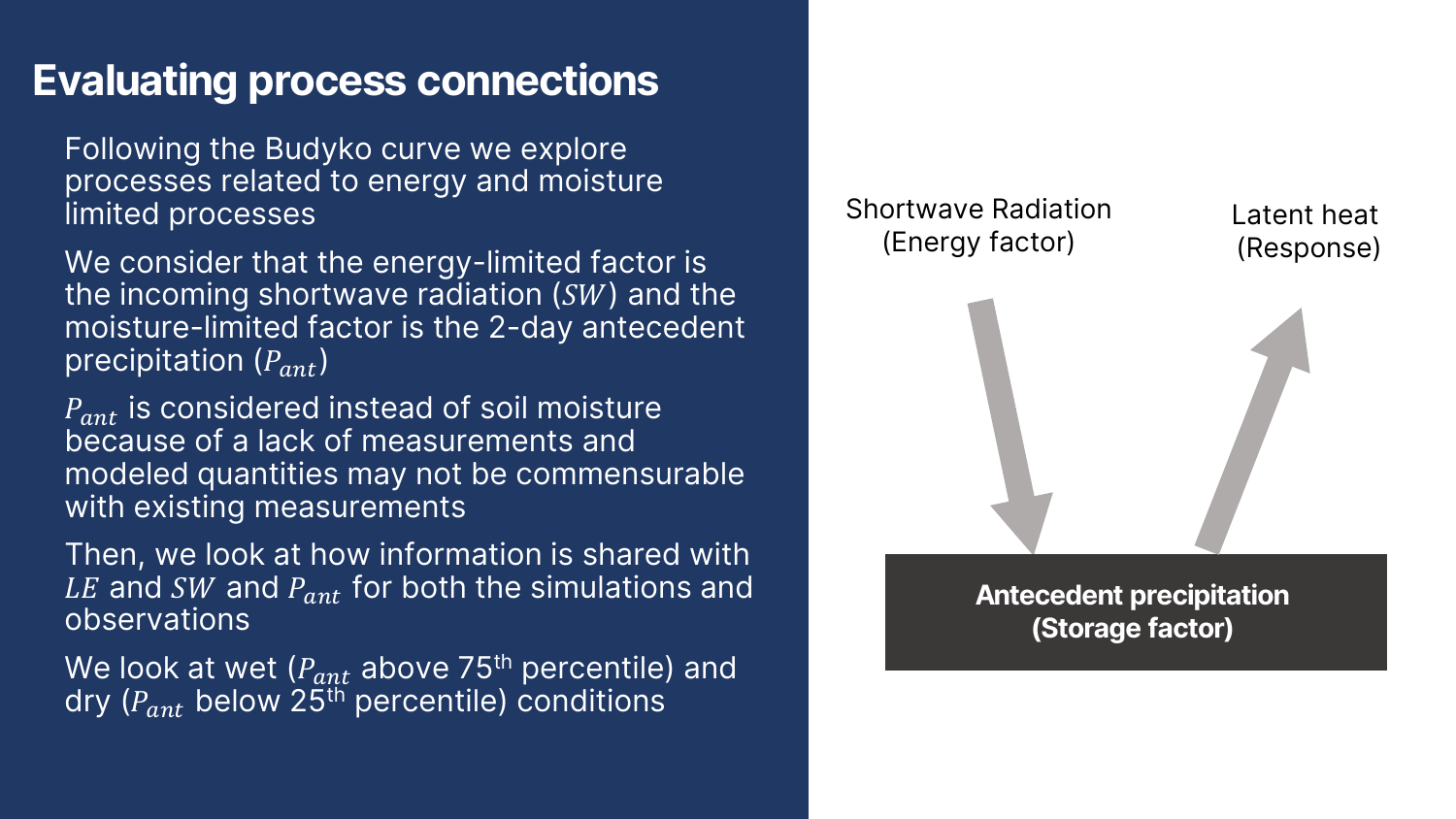# **Evaluating process connections**

An example figure is shown to explain the details of how we visualize following results

To examine how process interactions vary we show boxplots for each site showing the range of interaction strengths computed

Additionally, we show the observed values with markers colored by their respective vegetation class

Good simulations should match the observed value

Sites are sorted by increasing evaporative index



Sites sorted by increasing evaporative index  $(ET/P)$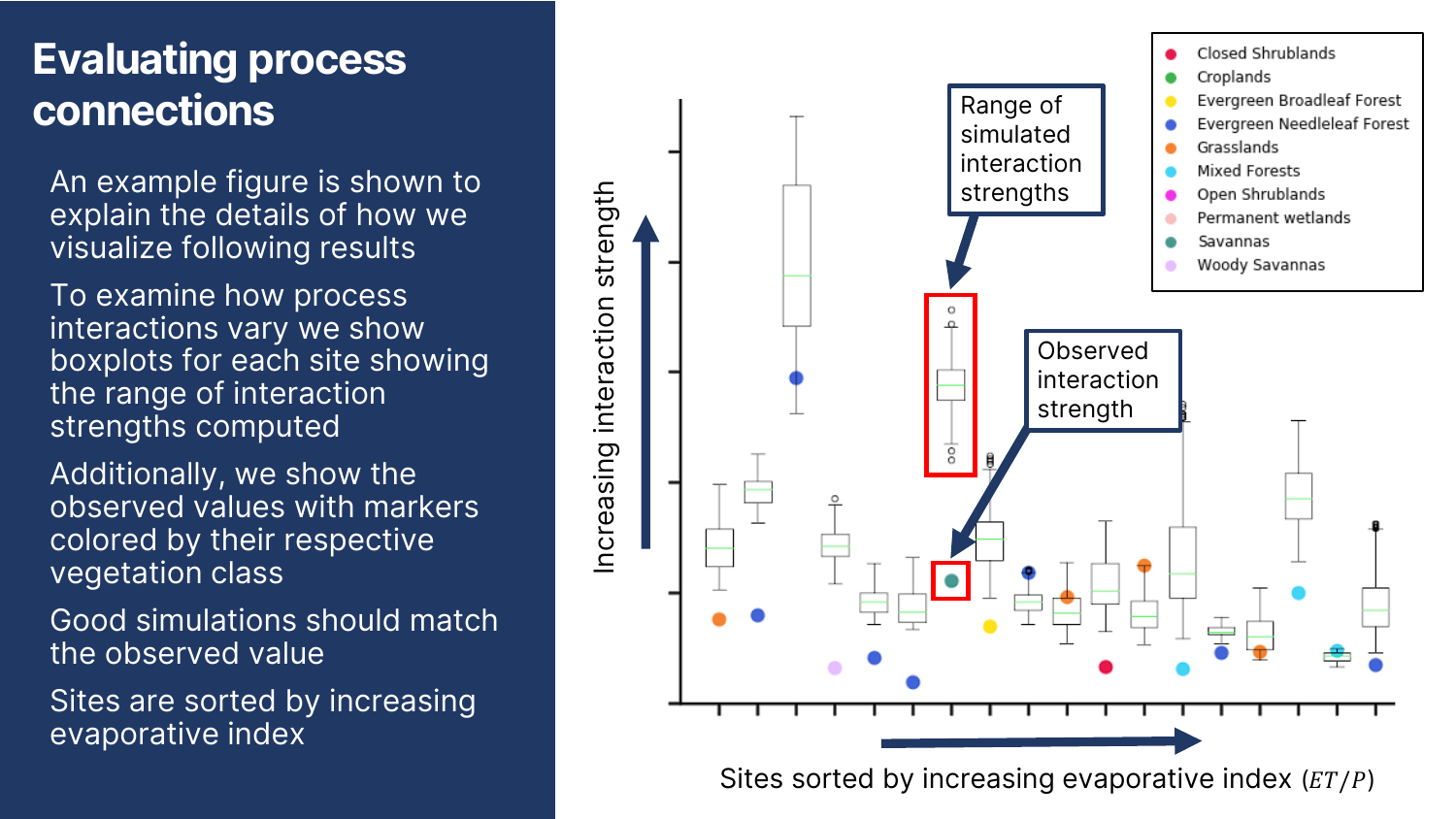### Linkage of latent heat to shortwave radiation

Simulations capture inter-site variability quite well

Under both conditions the observed and modeled relationships are often similar

Both the dry (left boxplot, circle marker) and wet (right boxplot, diamond markers) periods share information between  $LE$  and  $SW$  similarly

There is no discernable trend with respect to either evaporative index or vegetation class

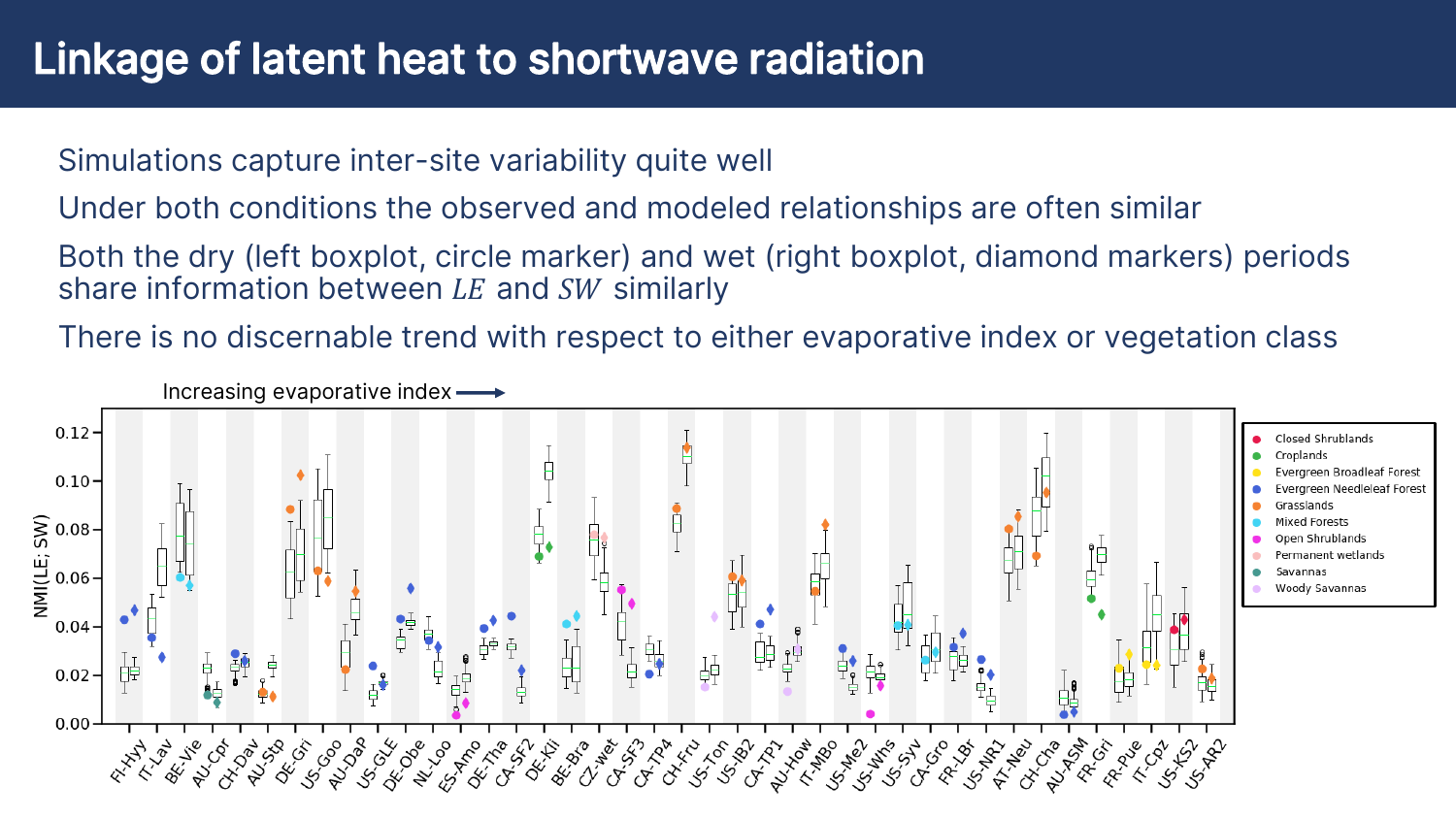### Linkage of latent heat to antecedent precipitation

We show results for the wet period only, the dry period had no linkage for both observations and simulations (as expected)

Generally the shared information between LE and  $P_{ant}$  in the simulations is higher than the observed

This may indicate either a structural error in the simulations or a bias in the observations, but further analysis is needed